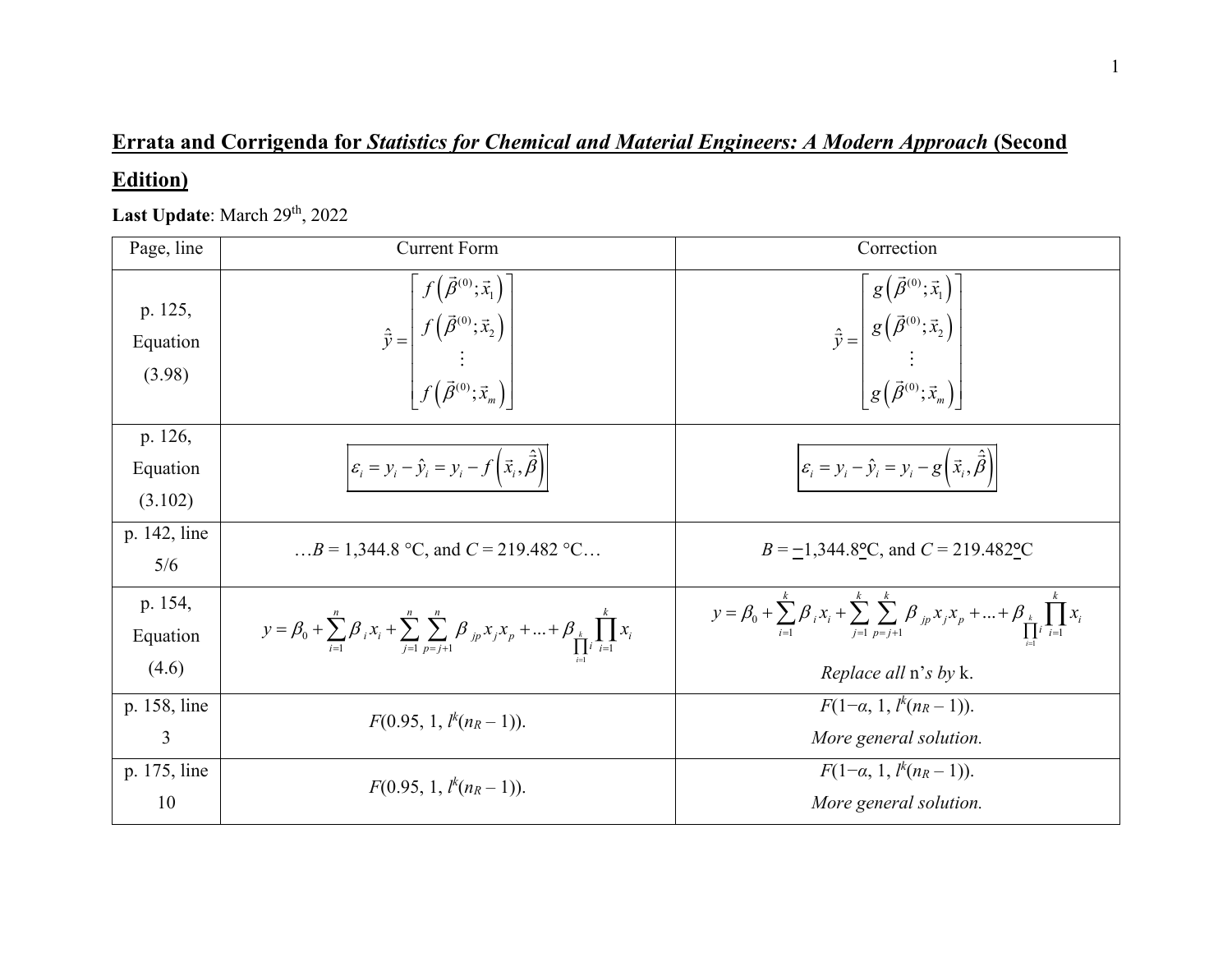| Page, line                     | <b>Current Form</b>                                                                                             | Correction                                                                                                                                   |
|--------------------------------|-----------------------------------------------------------------------------------------------------------------|----------------------------------------------------------------------------------------------------------------------------------------------|
| p. 229,<br>Equation<br>5.27    | $A_Q(z^{-s}) = 1 + \sum_{i=1}^{Q} \alpha_{si} z^{-si}$<br>$B_P(z^{-s}) = 1 + \sum_{i=1}^{P} \beta_{si} z^{-si}$ | $A_{P}(z^{-s}) = 1 + \sum_{i=1}^{P} \alpha_{si} z^{-si}$<br>$B_Q(z^{-s}) = 1 + \sum_{i=1}^{Q} \beta_{si} z^{-si}$                            |
| p. 240, line<br>$\overline{2}$ | process stops after $q$ lags.                                                                                   | process stops after $p$ lags.                                                                                                                |
| p. 242,<br>Figure 5.7          |                                                                                                                 | The right and left images need to be exchanged. The<br>visual difference in this case is minimal, but there is<br>nevertheless a difference. |
| p. 242, line<br>11             | $(\text{right})$ MA $(2)$ processes                                                                             | (right) $MA(1)$ processes                                                                                                                    |
| p. 266, line<br>9              | The noise variance, $\sigma_e^2$ , is 1.0870.                                                                   | The noise variance, $\sigma_e^2$ , is 1.0807.                                                                                                |
| p. 307, line<br>7/8            | at least one time delay                                                                                         | a time delay of at least one sample                                                                                                          |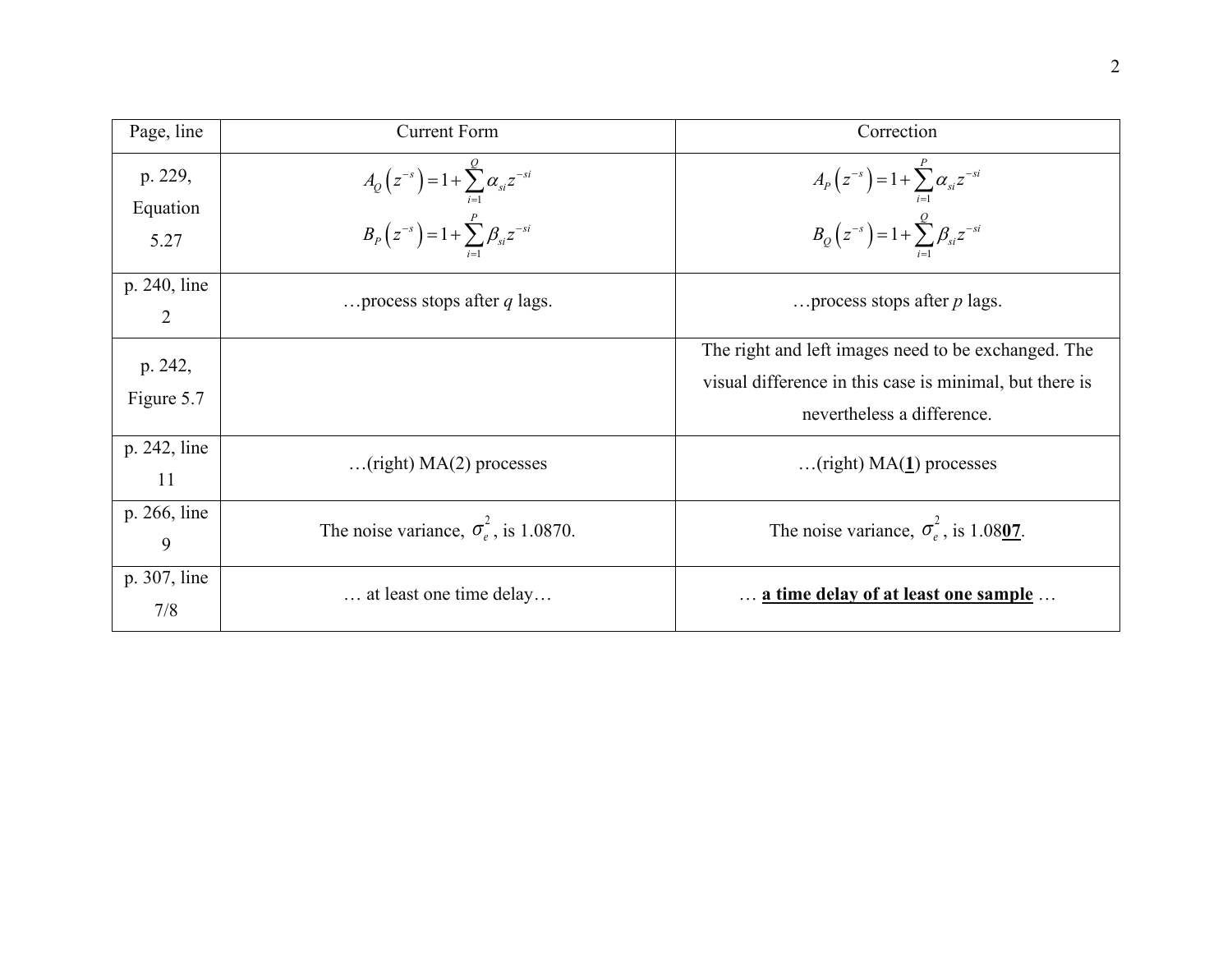| Page, line                                | <b>Current Form</b>                                                                                                                                                                                                                                                                                     | Correction                                                                                                                                                                                                                                                                                                                                                               |
|-------------------------------------------|---------------------------------------------------------------------------------------------------------------------------------------------------------------------------------------------------------------------------------------------------------------------------------------------------------|--------------------------------------------------------------------------------------------------------------------------------------------------------------------------------------------------------------------------------------------------------------------------------------------------------------------------------------------------------------------------|
| p. 311,                                   |                                                                                                                                                                                                                                                                                                         |                                                                                                                                                                                                                                                                                                                                                                          |
| Equation                                  |                                                                                                                                                                                                                                                                                                         |                                                                                                                                                                                                                                                                                                                                                                          |
| (6.31)                                    |                                                                                                                                                                                                                                                                                                         | $t+1$ $t$                                                                                                                                                                                                                                                                                                                                                                |
| p. 311, line                              | $t t-1$                                                                                                                                                                                                                                                                                                 | (Note both formulations are equivalent, but for                                                                                                                                                                                                                                                                                                                          |
| after                                     |                                                                                                                                                                                                                                                                                                         | consistency, we should use the corrected form.)                                                                                                                                                                                                                                                                                                                          |
| Equation                                  |                                                                                                                                                                                                                                                                                                         |                                                                                                                                                                                                                                                                                                                                                                          |
| (6.31)                                    |                                                                                                                                                                                                                                                                                                         |                                                                                                                                                                                                                                                                                                                                                                          |
| p. 313,<br>Equation<br>(6.41)             | $\text{var}\left(\varepsilon_t\left(\vec{\theta},\hat{\vec{\theta}}\right)\right) = \text{var}\left(\Phi_e\left(z^{-1},\vec{\theta},\hat{\vec{\theta}}\right)u_t\right)$<br>$+\text{var}\bigg(\bigg(\Phi_e\bigg(z^{-1},\vec{\theta},\hat{\vec{\theta}}\bigg)-\mathcal{I}\bigg)e_t\bigg)$<br>$+var(e_t)$ | $\text{var}\left(\varepsilon_t\left(\vec{\theta},\hat{\vec{\theta}}\right)\right) = \text{var}\left(\boldsymbol{\Phi}_u\left(z^{-1},\vec{\theta},\hat{\vec{\theta}}\right)u_t\right)$<br>$+\text{var}\bigg(\bigg(\Phi_e\bigg(z^{-1},\vec{\theta},\hat{\vec{\theta}}\bigg)-\mathcal{I}\bigg)e_t\bigg)$<br>$+var(e_{i})$<br>The first $\Phi_e$ should be $\Phi_u$ instead. |
| p. 313,<br>Equations<br>(6.43),<br>(6.44) | $t t-1$                                                                                                                                                                                                                                                                                                 | $t+1$ $t$<br>(Note both formulations are equivalent, but for<br>consistency, we should use the corrected form.)                                                                                                                                                                                                                                                          |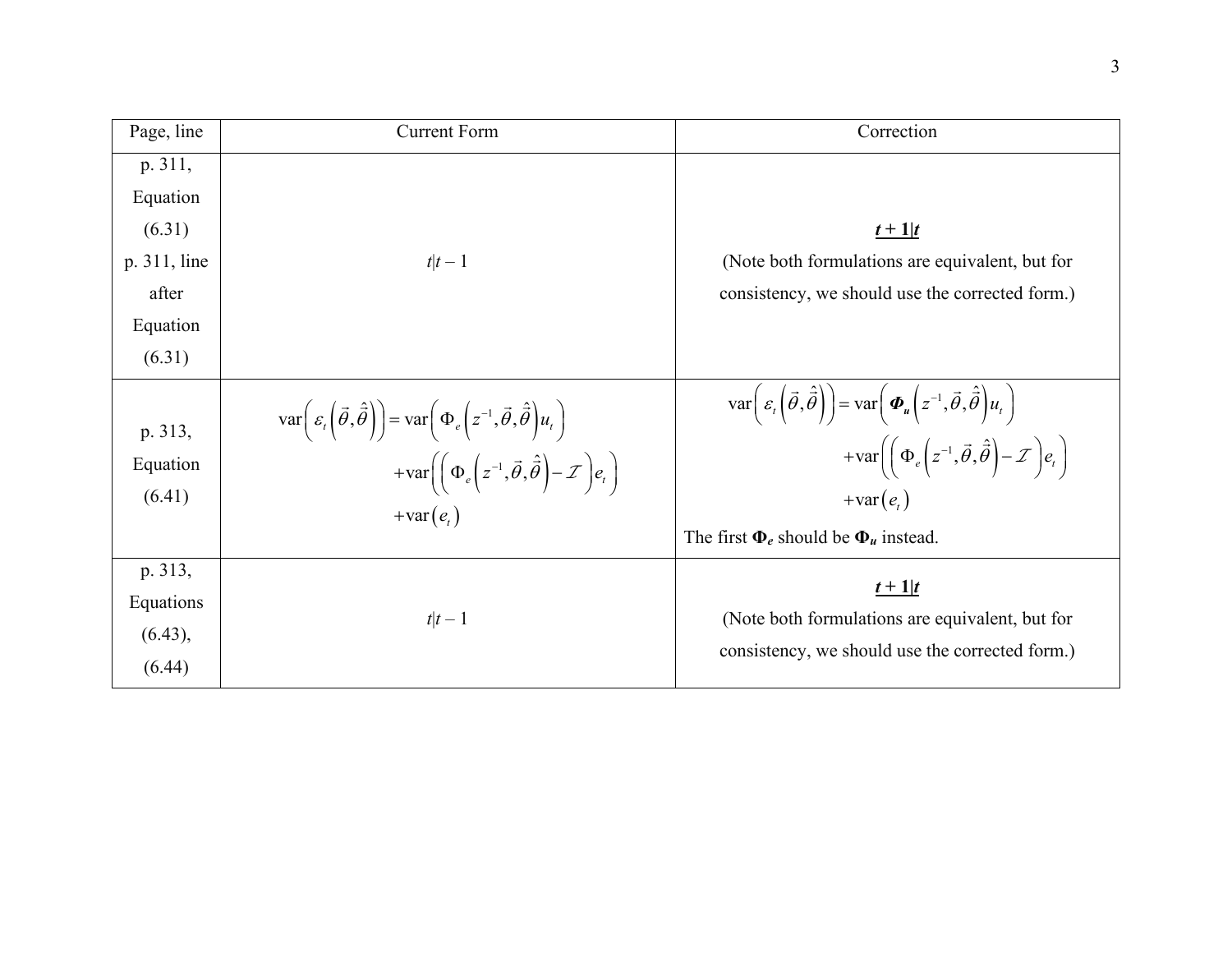| Page, line     | <b>Current Form</b>            | Correction                                      |
|----------------|--------------------------------|-------------------------------------------------|
| p. 315,        |                                |                                                 |
| Equations      |                                | $t+1$                                           |
| (6.48),        |                                | (Note both formulations are equivalent, but for |
| p. 316,        | $t t-1$                        |                                                 |
| Equation       |                                | consistency, we should use the corrected form.) |
| (6.49)         |                                |                                                 |
| p. 317, line   | or for a symmetric matrix this | or, for a symmetric matrix, this                |
| 1              |                                |                                                 |
| p. 319,        | last nonzero value             | last zero value                                 |
| lines 13,      |                                |                                                 |
| p. 320, line   |                                |                                                 |
| $\overline{2}$ |                                |                                                 |
| p. 319, line   | first nonzero value            | last zero value                                 |
| 16/17          |                                |                                                 |
| p. 324,        |                                | $t+1$                                           |
| Equations      | $t t-1$                        | (Note both formulations are equivalent, but for |
| (6.64),        |                                |                                                 |
| (6.66)         |                                | consistency, we should use the corrected form.) |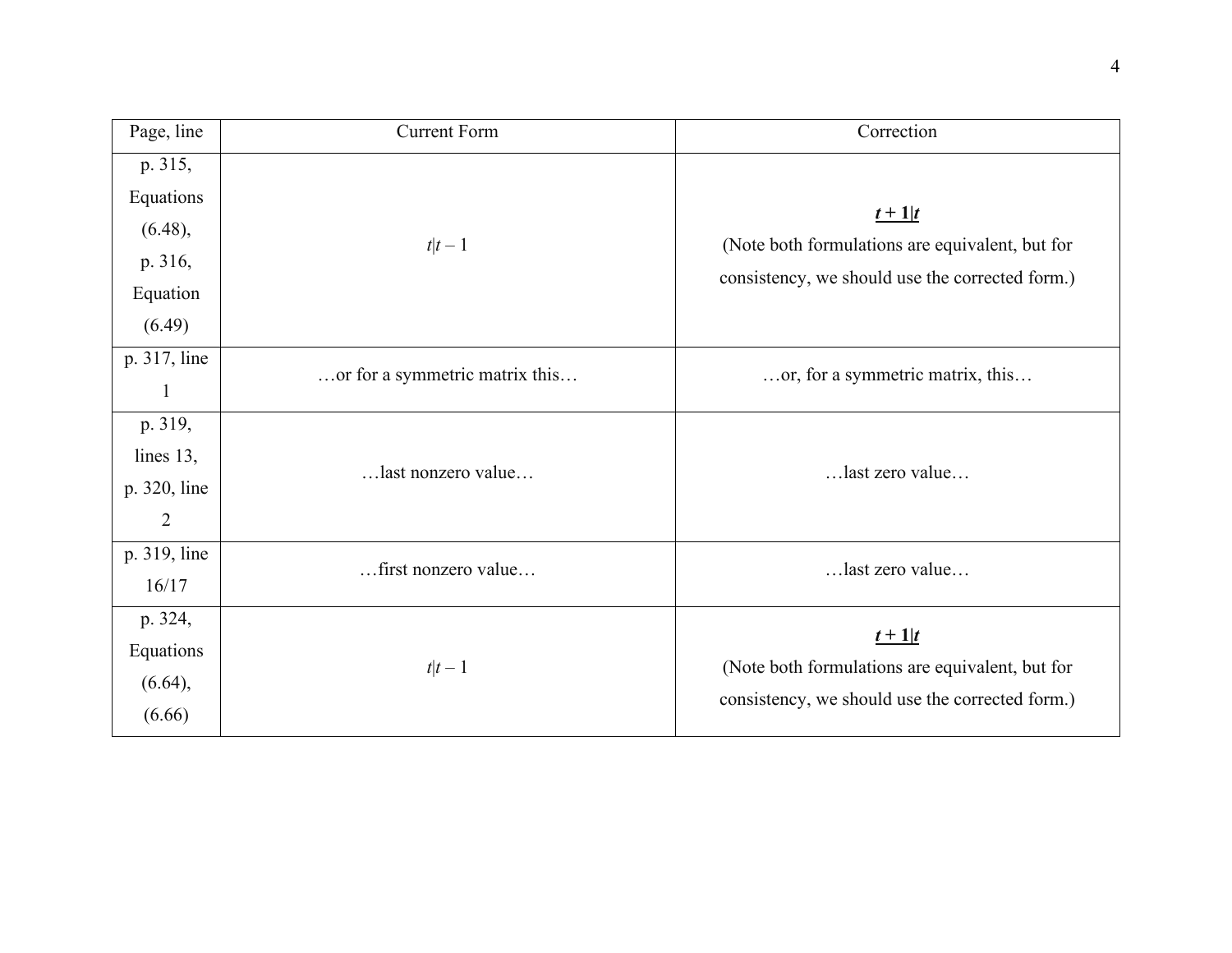| Page, line   | <b>Current Form</b>                                    | Correction                                             |
|--------------|--------------------------------------------------------|--------------------------------------------------------|
| p. 325,      |                                                        |                                                        |
| Equations    |                                                        | $t+1$   t                                              |
| (6.69),      | $t t-1$                                                | (Note both formulations are equivalent, but for        |
| (6.70),      |                                                        | consistency, we should use the corrected form.)        |
| (6.71)       |                                                        |                                                        |
| p. 325, line | are uncorrelated. Thus, the variance can be written as | are <b>uncorrelated</b> , the                          |
| 8            |                                                        | variance can be written as                             |
| p. 339,      |                                                        | In open-loop system identification, a first-order Box- |
| Question     | A first-order Box-Jenkins model                        | Jenkins model                                          |
| 10)          |                                                        |                                                        |
| p. 368,      |                                                        |                                                        |
| Table 7.10,  | $mNL = nlarx(z,nn,basis)$ ;                            | $mNL = nlars(z,nn,basis)$                              |
| column 1,    |                                                        |                                                        |
| row $7$      |                                                        |                                                        |
| p. 381, line | the correspindg measured values                        | the corresponding measured values                      |
| 19           |                                                        |                                                        |
| p. 374, line | %Custom-built function that creates the                | %Custom-built function that creates                    |
| 2            | corelation plot given                                  | the correlation plot given                             |
| p. 374, line | axis1: the lable for the axis (can be                  | axis1: the label for the axis (can be                  |
| 9            | left blank)                                            | left blank)                                            |